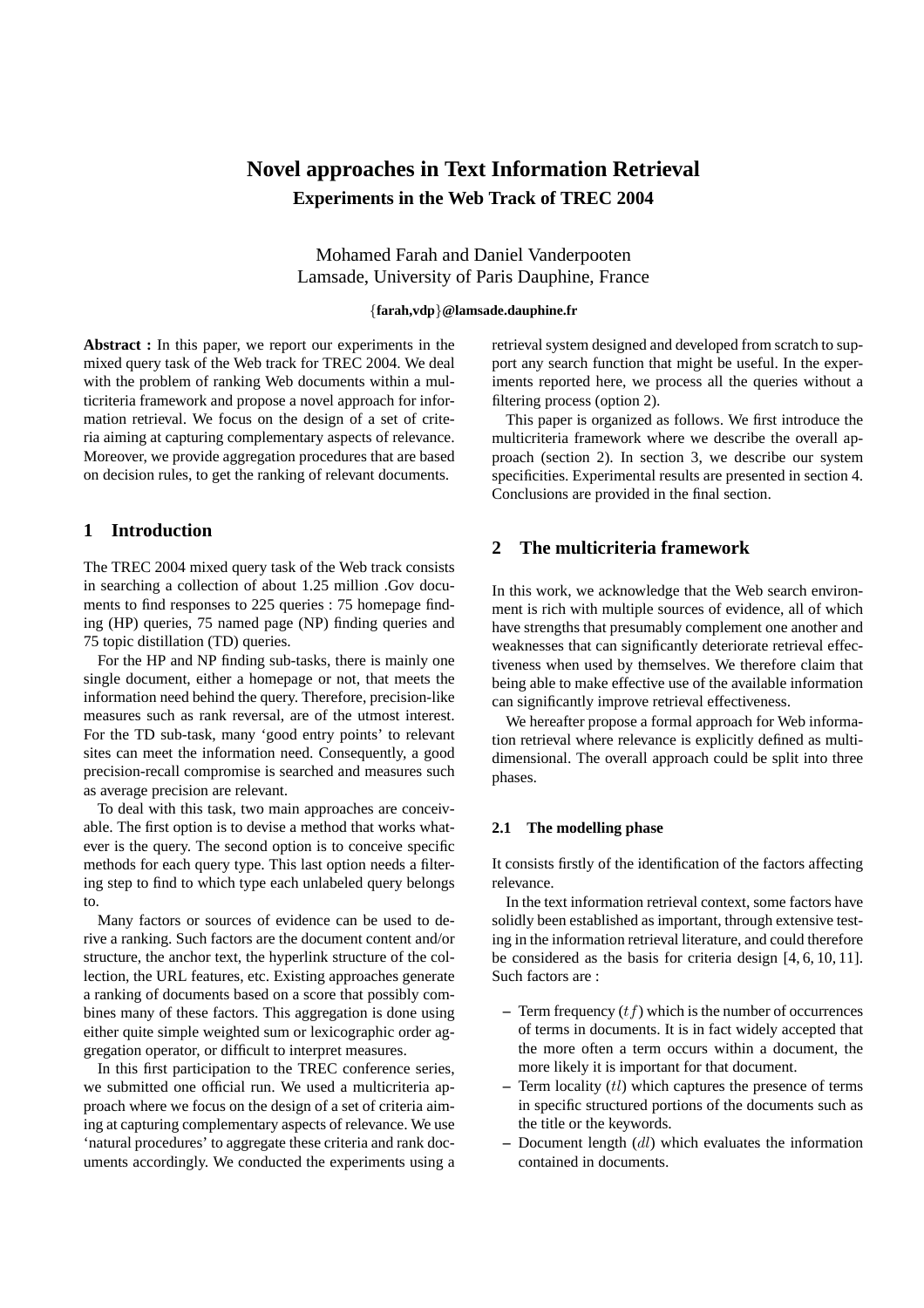**–** Term proximity (tp) which captures the nearness of query terms within documents since it is assumed that when query terms are close to each other, the document should best correspond to the information need behind the query.

Moreover, with the advent of the Web, factors pertaining to the popularity or visibility of documents have proven to improve performance. Such factors could be the scores induced by algorithms such as PageRank [1] or HITS [5] as well as simple measures such as documents in-degrees or out-degrees [2].

These factors are then used to develop a set of appropriate decision criteria. These criteria stand for the basis of pairwise comparisons among the *potentially relevant candidate documents*. Each criterion will give rise to a *partial preference relation* modelling the way two documents are compared.

Formally, a criterion is a real-valued function  $q$  defined on the set of candidate documents which aims at comparing any pair of documents  $d$  and  $d'$ , on a specific point of view, as follows :

$$
g(d) \ge g(d') \Rightarrow d
$$
 'is at least as relevant as'  $d'$ 

Evaluating document according to each criterion can be affected by imprecision, uncertainty, or inaccurate determination. Moreover, There is no one best way to build criteria and different formulations can be acceptable. Therefore, a slight difference in the scores of two documents, with respect to one criterion, should not lead to discriminate them. In order to model imprecision underlying criteria design, we set the following discrimination thresholds [7] :

- **–** An indifference threshold allows for two close-valued documents to be judged as equivalent although they do not have exactly the same performance on the criterion. The indifference threshold basically draws the boundaries between an indifference and a preference situations.
- **–** A preference threshold is introduced when we want or need to be more precise when describing a preference situation. Therefore, it establishes the boundaries between a situation of a strict preference and an hesitation between an indifference and a preference situations, namely a weak preference.

Thresholds can either be set as fixed or variable along the criterion scale.

Comparing two documents  $d$  and  $d'$  according to a criterion  $g_i$  with an indifference threshold  $q_i$  and a preference threshold  $p_i$ , leads to the following preferential situations :

**–**  $dI_j d'$  ⇔  $-q_j \leq g_j(d) - g_j(d') \leq q_j$  $-\ d\tilde{Q_j} d' \Leftrightarrow -q_j < g_j(d) - g_j(d') \leq p_j$ **–**  $dP_j d'$  ⇔  $g_j(d) - g_j(d') > p_j$ 

where  $I_j$ ,  $Q_j$  and  $P_j$  represent respectively *indifference*, *weak preference* and *strict preference* relations restricted to criterion  $g_j$ . These 3 relations could be grouped into an outranking relation  $S_j$  such that  $dS_jd' \Leftrightarrow g_j(d) + q_j \ge g_j(d')$ .

Each criterion can be endowed with specific indicators of importance, namely its *relative importance* which gives an idea on what criteria are more important than others.

## **2.2 The aggregation phase**

This phase takes the partial preference structures induced by the criteria family and aggregates them into one or more *overall preference relation*(s) that model relevance. To do so, we use partial compensatory aggregation mechanisms that are based on the following basic principles to compare two documents  $d$  and  $d'$  [8] :

- **–** A *concordance* principle : d 'is as least as relevant as' d ′ if the majority of criteria agree with this assertion, and
- **–** A *discordance* principle : d 'is as least as relevant as'  $d'$  if none of the discordant criteria strongly refutes this assertion.

Formally, we build an overall outranking relation S, whose meaning is 'is at least as relevant as'. Therefore,  $dSd'$  if and only if the two above-mentioned conditions hold. These conditions may be more or less demanding, resulting in different outranking relations.

Let

- $-F = \{g_1, \ldots, g_p\}$  be a family of p criteria,
- **–** H be an overall preference relation, where H is P, Q, I or S,
- **–** H<sup>j</sup> be a partial preference relation, i.e. restricted to criterion  $g_j$ ,
- $\mathcal{L} = C(dHd') = \{j \in F : dH_jd'\}$  be the concordance coalition of criteria in favor of establishing  $dHd'$ .

We distinct two basic families of outranking relations.

If we do not have information on the relative importance of the criteria, we use conditions referring to the number of criteria *supporting* or *refuting* the outranking such as the following outranking relations :

$$
dS_1 d' \Leftrightarrow C(dSd') = F \tag{1}
$$

which is a well established relations.

$$
dS_2d' \Leftrightarrow \operatorname{card}(C(dPd')) \ge \operatorname{card}(C(d'Qd))
$$
  
and  $C(d'Pd) = \emptyset$  (2)

where there should be more criteria concordant with  $dPd'$ than criteria concordant with  $d'Qd$ . At the same time, there should be no criterion concordant with  $d'Pd$ .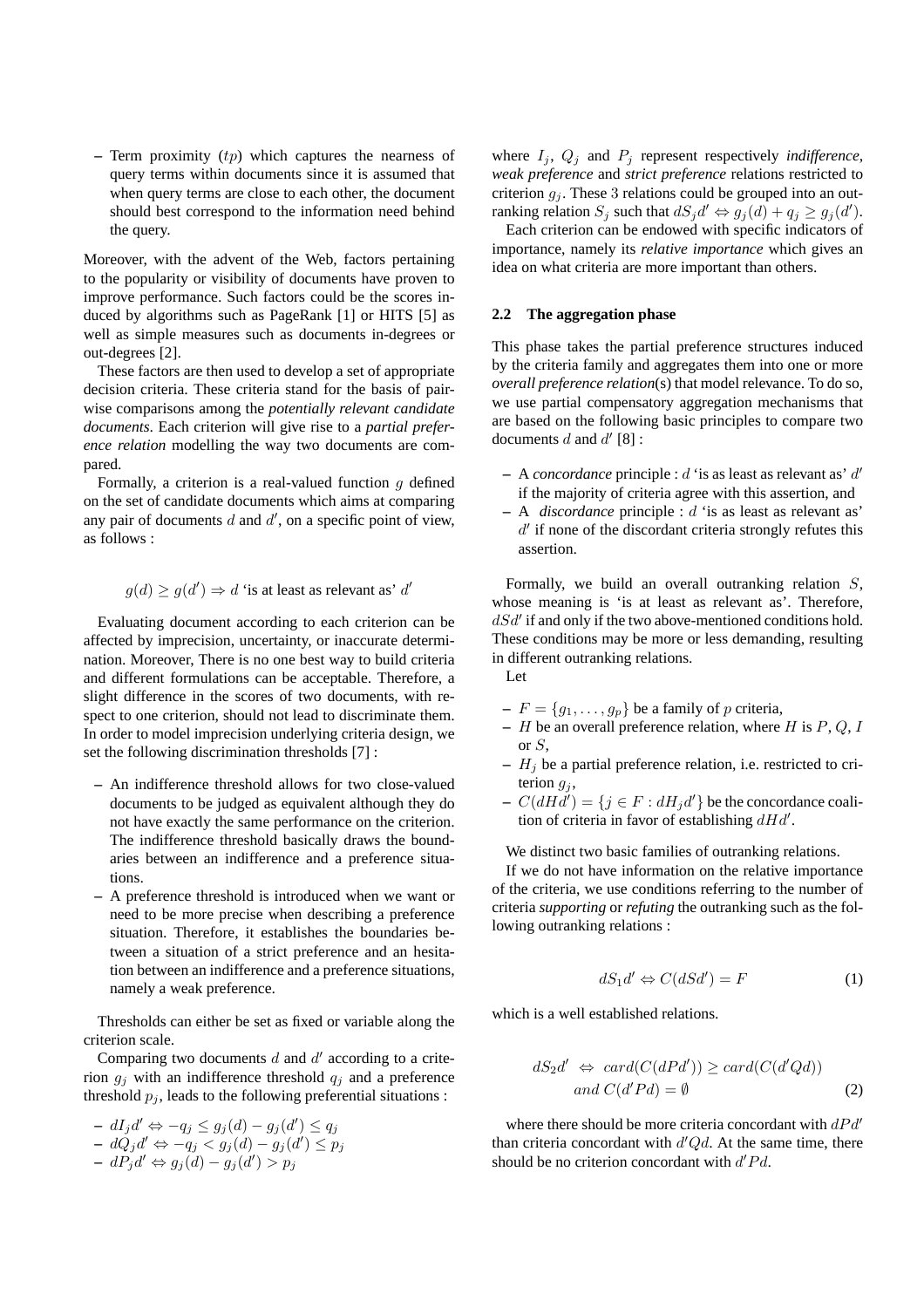$$
dS_3d' \Leftrightarrow card(C(dPd')) \ge card(C(d'P \cup Qd)) \quad (3)
$$

where there should be more criteria concordant with  $dPd'$ than criteria supporting a strict or weak preference in favor of  $d'$ .

$$
dS_4d' \Leftrightarrow card(C(dPd')) \ge card(C(d'Pd)) \qquad (4)
$$

where there should be more criteria concordant with  $dPd'$ than criteria concordant with  $d'Pd$ .

where

$$
S_1 \subset S_2 \subset S_3 \subset S_4
$$

since when we move from  $S_j$  to  $S_{j+1}$ , the credibility of the comparisons gets weaker.

If the relative importance of criteria can be assessed, we can use more elaborated outranking relations that allow compensation in some directions but not others. More precisely, we can accept that a 'relatively' bad performance on one criterion  $q_i$  can be compensated by a good performance on a more important criterion  $g_i$ .

#### **2.3 The exploitation phase**

In order to derive the final ranking, we need exploitation procedures that enrich the outranking relations elaborated in the aggregation phase. In fact, these relations are not necessarily transitive. To do so, we use information on how each document is compared to the other documents according to each outranking relation.

The exploitation procedure we use has its roots in the [8, 9]. It consists in partitioning the set of potential candidates  $D$  into  $r$  ranked classes leading to the definition of a complete preorder. Each class  $C_h$  encloses documents that are considered as ex aequo where  $C_1$  is the best class.

Each class  $C_h$  results from a *distillation process* which is an iterative process starting from the base set  $E_0 =$  $D \setminus \{C_1 \cup \ldots \cup C_{h-1}\}.$  This process iterates over the outranking relations defined in the aggregation phase, starting from the well established relation till the less demanding one. Each iteration  $i$  tries to reduce the set of ex-aequo documents, starting from the distillate  $E_{i-1}$ , to get the distillate  $E_i$ , as follows :

- 1. Compute for each  $d \in E_{i-1}$  its qualification  $s_i(d, E_{i-1})$ , which is the difference of the number of documents that could be considered as 'better' in the one side, and 'worse' in the other side, than  $d$  according to  $S_i$ ,
- 2.  $s_{\text{max}} = \max_{d \in E_{i-1}} \{ s_i(d, E_{i-1}) \}$
- 3.  $E_i = \{d \in E_{i-1} : s_i(d, E_{i-1}) = s_{\text{max}}\}\$

The distillation process stops when  $card(E_i) = 1$ , otherwise, the last class will consist of the last distillate produced by the use of the less demanding outranking relation.

## **3 System description**

To facilitate empirical investigation of the proposed methodology, we developed a prototype search engine implementing a basic multicriteria approach. The software is entirely implemented in java SDK1.4.1. It mainly consists of five agents (see figure 1) :

- **–** A text parser which processes the TREC collection to get the document surrogates. In fact, document representation is based on its internal content delimited by the body tags, as well as texts in the URL, the title, keywords and description tags. Moreover, we use link anchor texts present in Web documents pointing to the current document since it is shown in [3] that such texts often provide accurate descriptions of pointed documents content. We consider only stems as index terms using the Porter algorithm to reduce the size of the inverted index. We also discard cuurent english stopwords,
- **–** A graph parser which builds the TREC graph where nodes are documents and edges are hyperlinks between documents,
- **–** An indexer which produces an inverted index of the whole collection,
- **–** A filtering agent which matches query terms with TREC documents to get the unordered base set of potentially relevant items, and
- **–** A ranking agent which implements the muticriteria algorithm.

Five criteria are considered in this study. We distinguish one-term queries having single terms from complex queries.

**–** g<sup>1</sup> captures frequencies of query terms. For one-term queries, we use

$$
\frac{tf}{tf_{max}}
$$

where  $tf$  is the term frequency and  $tf_{max}$  corresponds to the most frequent term in the document. For complex queries, we retain either the product or the sum aggregation operator.

 $q_2$  captures the occurrences of query terms within the anchor text (location  $L_1$ ), the URL ( $L_2$ ), the title ( $L_3$ ), the keywords tag  $(L_4)$  and the description tag  $(L_5)$ . For the one-term queries, we first compute a partial performance with respect to each location  $L_i$ :

$$
g_2(d, t, L_i) = number of occurrences of t in L_i
$$

The overall score of each document with respect to this criterion is computed using the weighted sum operator as follows :

$$
g_2(d, t) = \frac{\sum_{i=1}^{5} k_i g_2(d, t, L_i)}{\sum_{i=1}^{5} k_i}
$$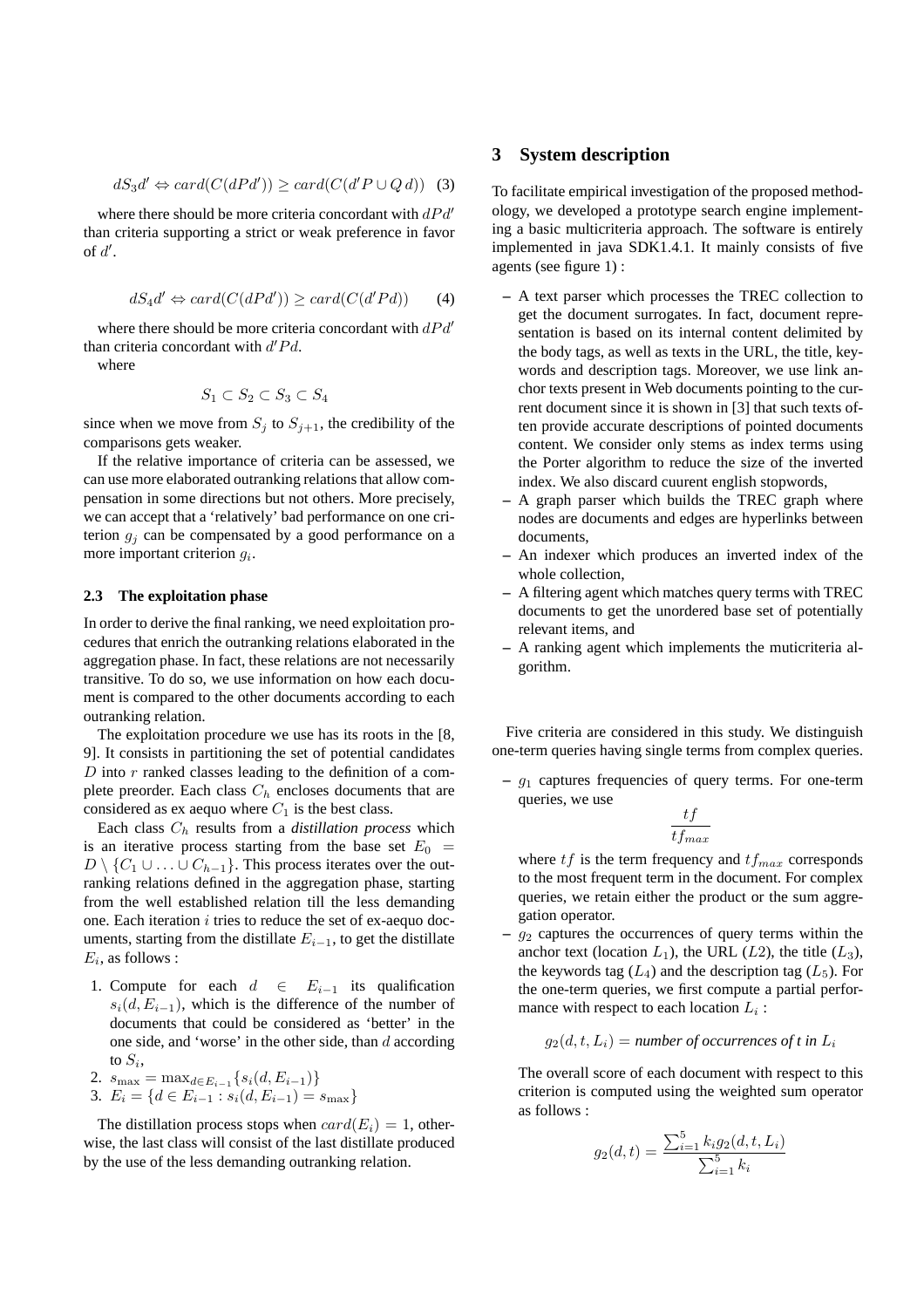

**Fig. 1.** System description

where  $k_i$  is an importance score for location  $L_i$ . In fact, we suppose that some locations are more important that others.

For complex queries, the overall score is computed as

$$
g_2(d,q) = \sum_{t \in q} g_2(d,t)
$$

- **–** g<sup>3</sup> is a popularity measure. It is either the number of document in-links, or the authority score computed using the HITS algorithm.
- **–** g<sup>4</sup> aims at favoring entry points to relevant sites by determining for each document the number of its relevant children.
- **–** g<sup>5</sup> is a proximity criterion that is only considered for complex queries. It is inversely proportional to the minimal matching span of query terms in the document, i.e. the smallest text excerpt from the document that contains all the query terms.

It is obvious that these criteria play different roles for each specific task. Therefore, knowing to which type each topic belongs can lead to a definition of specific procedures for each query type. Since this is not the case, we consider that each criterion is neither predominant nor negligible and develop an aggregation procedure that is based on the outranking relations of equations (1)-(4).

## **4 Results**

We report here performances of the official run we submitted to the mixed query task of the Web track, as well as other runs we carried out after an expansion of our system so that it can process queries with high number of potentially relevant documents.

We begin with a detailed performance analysis on a per query type basis, then discuss overall performance of each run.

Beforehand, we begin with a brief description of the runs.

#### **4.1 The Runs**

The various runs we discuss in this paper are the followings :

- **–** LamMcm1 : This is the official run we submitted to TREC 2004. It implements the aggregating and exploitation procedures of sections (2.2) and (2.3). Criteria  $g_1$  to  $g_4$  are considered where the product aggregation operator is used for the criterion  $g_1$ . We suppose that no information on the relative importance of criteria is available. We therefore use the outranking relations of equations (1)- (4). The indifference and preference thresholds are considered as variable. They are set to 20% and 50%, respectively. For each query, we only considered the first 500 processed documents from those that match query terms. This is basically due to the limitations of the prototype version of the system.
- **–** mcm1 : This is the same as LamMcm1 but uses another filtering mechanism which is based on criterion  $q_2$ . In fact, we considered the first 1000 documents according to his criterion. This is the basic run for the followings.
- **–** mcm2 : Same as mcm1 but uses a different formulation of criterion  $q_1$ . We used the sum operator to aggregate frequencies of the terms of the query.
- **–** mcm3 : Same as mcm1 but uses fixed thresholds. We used the following values :  $q = (0.05; 0; 5; 3)$  and  $p =$  $(0.1; 0.25; 10; 6)$ .
- **–** mcm4 : Same as mcm1 but uses criterion g5.

## **4.2 The HP/NP finding sub-tasks**

HP/NP queries correspond to situations where users do not need large lists of relevant documents to search in but would rather prefer to get the URL of a specific home page (HP queries) or a non-home page document (NP queries).

Tables 1 and 2 depict various statistics based on relevance assessments of the HP and NP query tasks, respectively. They clearly show that there is one correct answer per HP/NP topic.

Tables 3 and 4 provide a summary description of the runs with respect to the HP/NP queries.

For the HP queries, using fix thresholds leads to the best run (mcm3) with MRR=56.77%, whereas using the sum aggregation operator for criterion  $g_1$  retrieves more relevant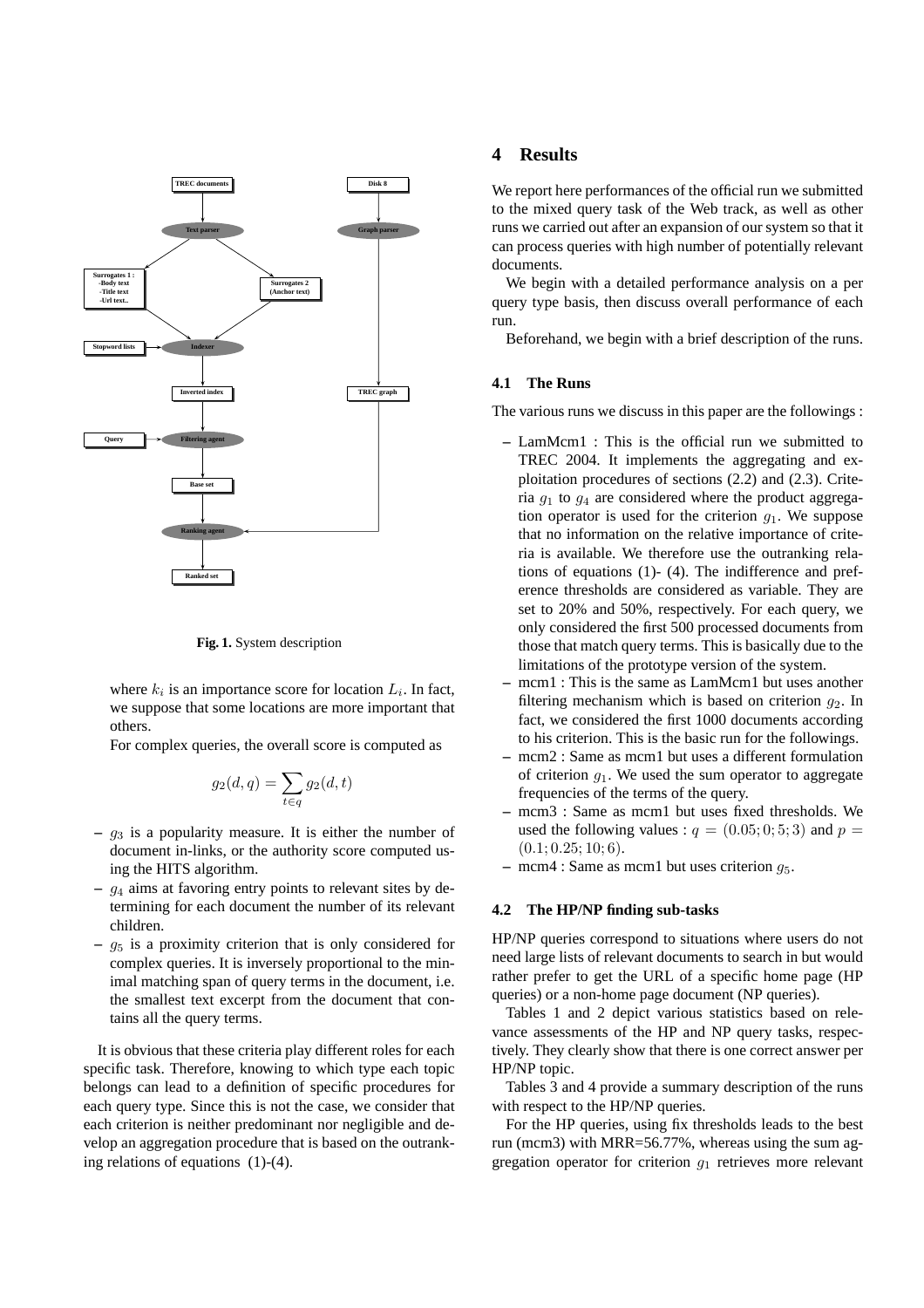| num queries                 |  |
|-----------------------------|--|
| num rel docs                |  |
| Mean_rel_docs / query 1.106 |  |

**Table 1.** Relevance judgment statistics for HP queries

| num queries                   |    |  |
|-------------------------------|----|--|
| Inum rel docs                 | 78 |  |
| Mean_rel_docs / query   1.040 |    |  |

**Table 2.** Relevance judgment statistics for NP queries

| Run                             |  | MRR S@1 S@5 S@10                |
|---------------------------------|--|---------------------------------|
| mcm1                            |  | $46.06$ 36.00 57.33 68.00       |
| mcm2                            |  | $ 55.67 $ 46.67 $ 65.33 74.67 $ |
| mcm <sub>3</sub>                |  | 56.77 41.33 74.67 80.00         |
| mcm4                            |  | 35.33 29.33 41.33 49.33         |
| LamMcm1 32.61 26.67 41.33 45.33 |  |                                 |

**Table 3.** Summary description of the Runs for the HP query finding task

| Run                             |  | $MRR$ $S@1$ $S@5$ $S@10$    |
|---------------------------------|--|-----------------------------|
| mcm1                            |  | 57.34 45.20 73.97 75.34     |
| mcm <sub>2</sub>                |  | $ 56.99 41.10 $ 79.45 82.19 |
| mcm <sub>3</sub>                |  | 52.74 41.09 67.12 75.34     |
| mcm4                            |  | 50.79 38.35 65.75 69.86     |
| LamMcm1 32.26 21.33 44.00 54.67 |  |                             |

**Table 4.** Summary description of the Runs for the NP query finding task

items in the first position ( $\mathcal{S} \otimes 1 = 46.67\%$  for mcm2). Run mcm3 is also the best run to retrieve rapidly most of the correct answers (S@5=74.67% and S@10=80.00%).

For the NP queries, run mcm2 retrieves more relevant items in the top 5 and 10 retrieved list whereas run mcm1 is more efficient to get the relevant item in the first position  $(MRR=57.34\%$  and  $S@1 = 45.20\%$ ).

Surprisingly, using criterion  $q_5$  deteriorates performance for both the HP and TD queries.

#### **4.3 The Topic Distillation sub-task**

This task aims at retrieving 'key resources' on a given topic. There is no explicit definition of what constitutes a key resource. Nevertheless, it seems to be appropriate to return at first, father pages which have many relevant children. This is achieved by the criterion  $q_4$ .

Table 5 provides a summary description of the runs with respect to the TD queries.

Firstly, this table shows low performance of the official run. This is principally due to the following factors:

**–** The run was not considered for judgment in the pooling procedure, which means that the best ranked documents of the run may not have been assessed for relevance judgements,

| Run     |  | AvP   S@1   S@5   S@10      |
|---------|--|-----------------------------|
| mcm1    |  | $13.25$ 36.00 69.33 80.00   |
| mcm2    |  | $ 13.14 $ 40.00 74.67 81.33 |
| mcm3    |  | $11.53$ 22.67 65.33 74.67   |
| mcm4    |  | $9.68$ 33.63 53.36 61.43    |
| LamMcm1 |  | 4.87 17.33 40.00 46.67      |

**Table 5.** Summary description of the Runs for the TD task

- **–** In the prototype version of our system, among all the documents matching the query (the base set), only a subset of at most 500 documents could be processed. Therefore a wide number of relevant items are skipped for evaluation. In HP/NP tasks, this limitation does not have significant impact on the system performance, but in the TD task, there is an important impact on performance,
- **–** We did not use any training queries from last years to tune some parameters and especially thresholds.

Runs mcm1 and mcm2 have the best performances whereas performance falls down when the proximity criterion is used.

#### **4.4 The mixed-query task**

Table 6 shows that  $\cdot$ 

- **–** Run mcm2 is significantly better than the other runs,
- **–** Considering the proximity criterion deteriorates performance, and
- **–** The use of variant thresholds performs better.

| Run                             |  | AvP   S@1   S@5   S@10    |
|---------------------------------|--|---------------------------|
| mcm1                            |  | $38.35$ 39.01 66.81 74.43 |
| mcm2                            |  | 41.05 42.60 73.09 79.37   |
| mcm <sub>3</sub>                |  | 39.68 34.98 69.05 76.68   |
| mcm4                            |  | $31.19$ 33.63 53.36 61.43 |
| LamMcm1 22.68 21.78 41.78 48.89 |  |                           |
|                                 |  |                           |

**Table 6.** Summary description of the Runs for the mixed-query task

## **5 Conclusions**

In this paper, we proposed a novel vision of the information retrieval problem and described a system that implements a multicriteria methodology. The ideas developed for the TREC collection of textual documents can be adapted to any family of criteria deemed to be relevant and respecting some properties. It also provides a general framework within which different document types could be searched and retrieved.

Further experiments are currently undertaken to help judge which criteria are more important than others or which ones are more task specific.